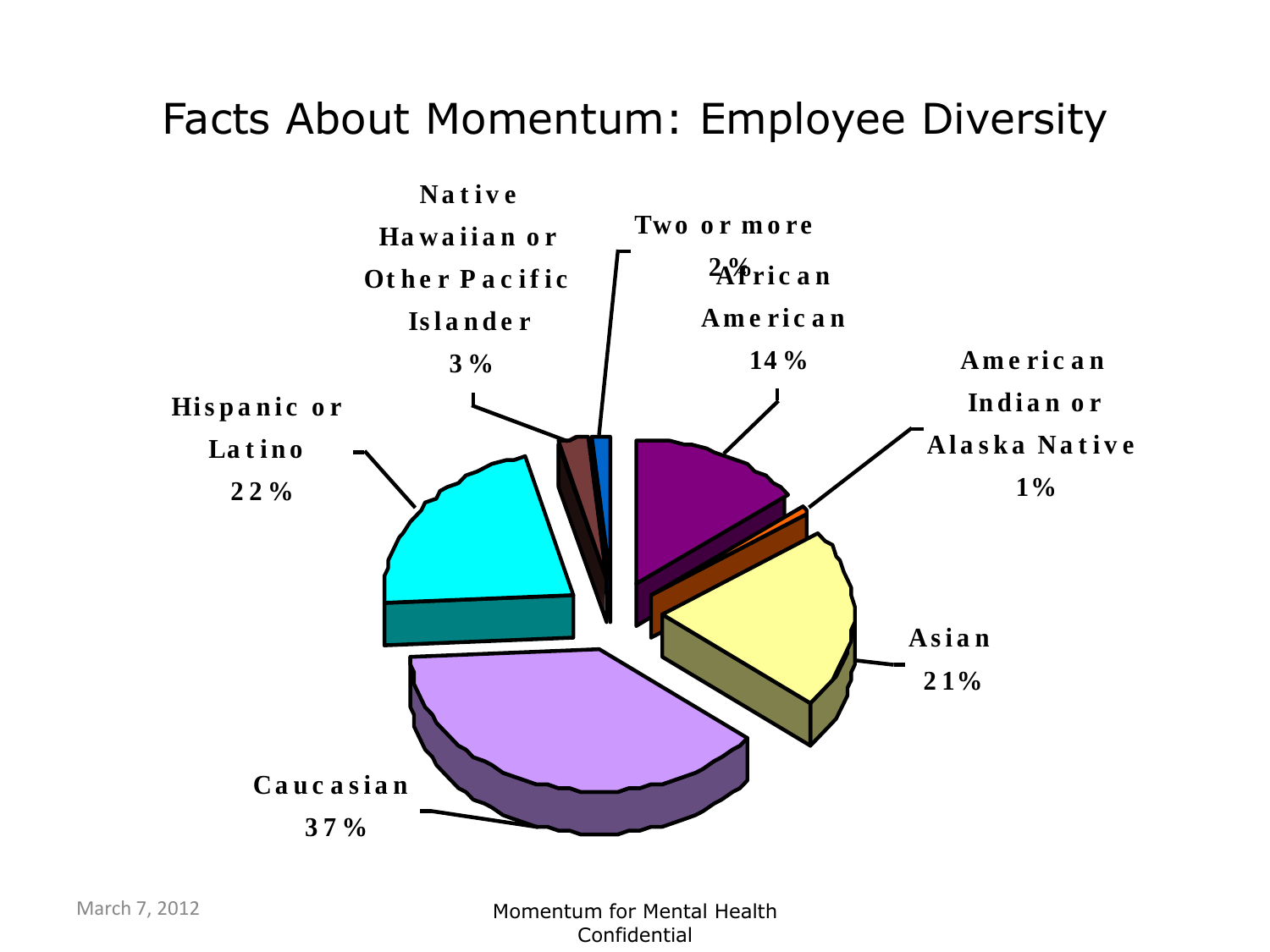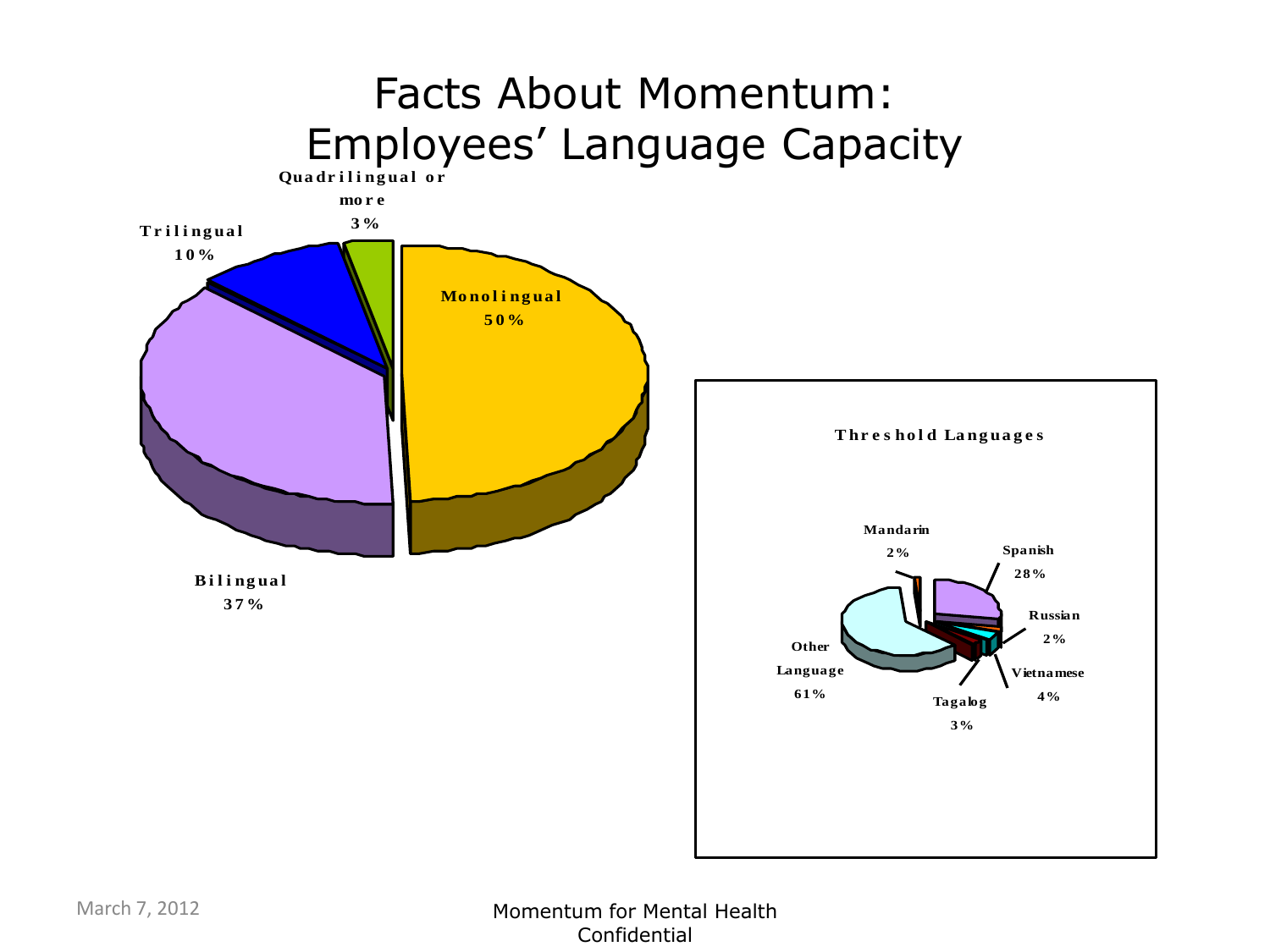### Facts About Momentum: Employee Longevity

The average tenure with Momentum is approximately 8 years.

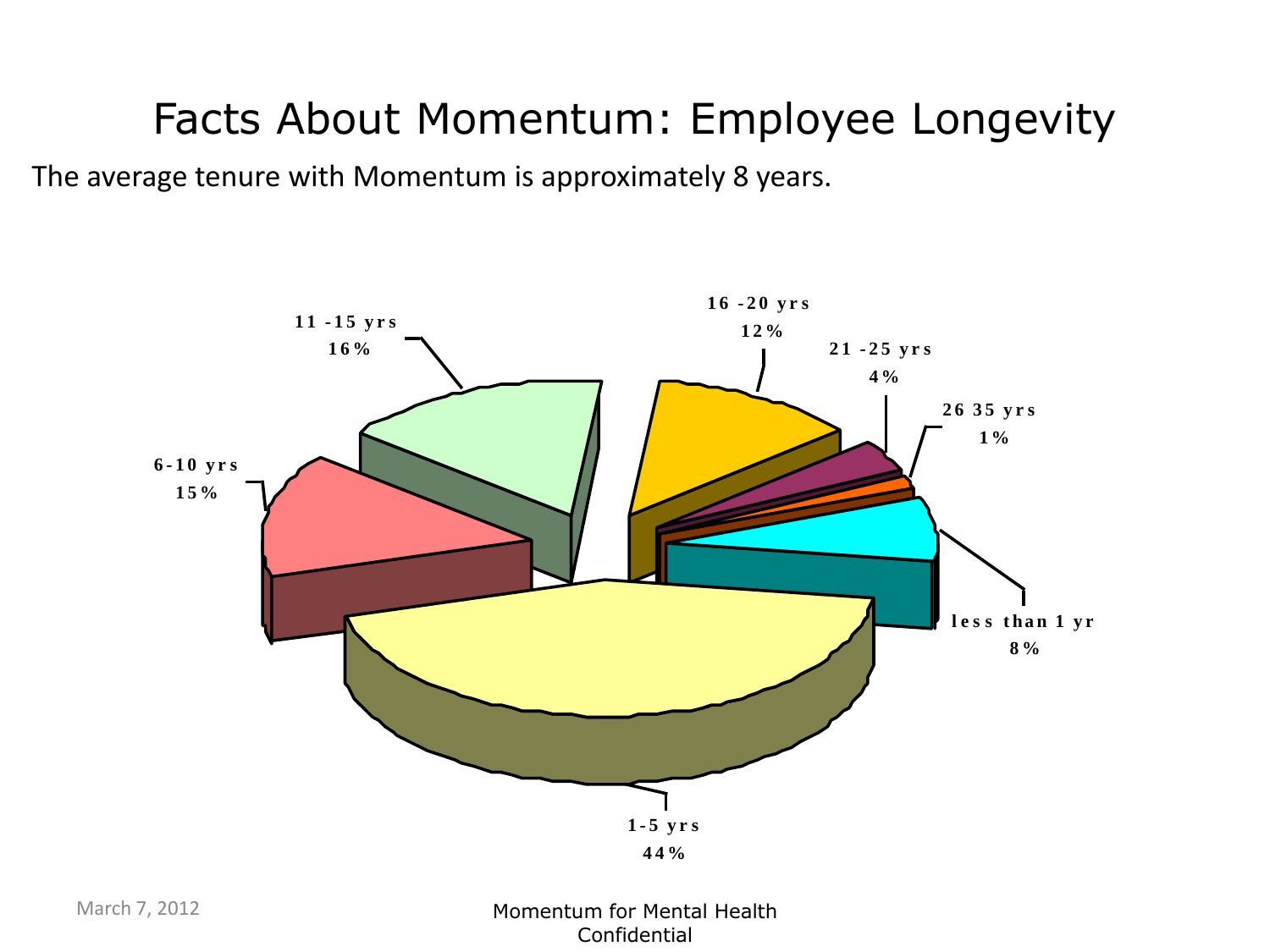### Organizational Chart



March 7, 2012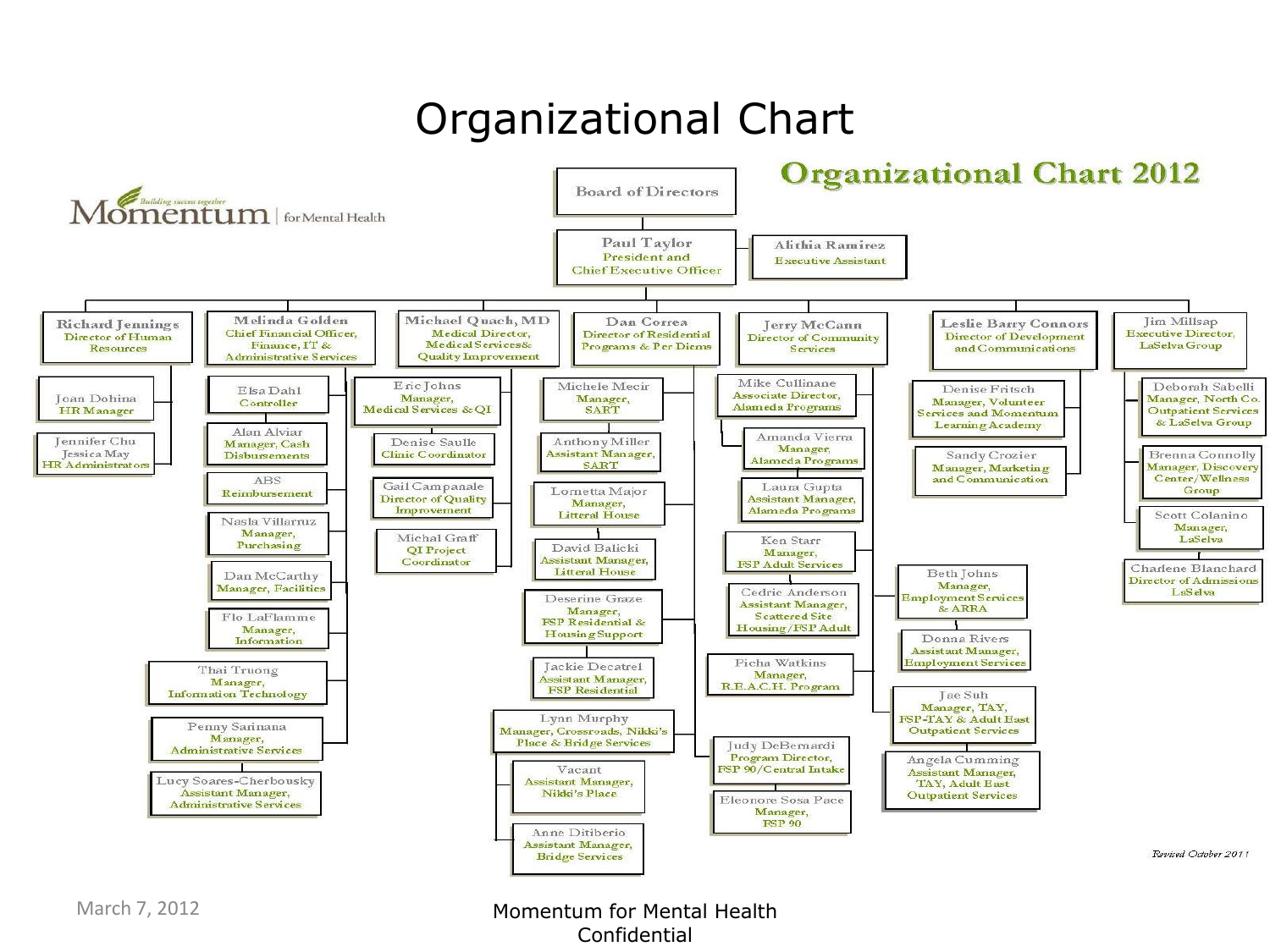### Adult Outpatient Services

• Capacity

| <b>Contracted Active:</b> | 1,225    |
|---------------------------|----------|
| Actual:                   | 1,349    |
| <b>Contracted Annual:</b> | 1,522    |
| <b>YTD</b> Actual:        | $1.754*$ |

#### \*Based on FY beginning and includes all FQHC transfers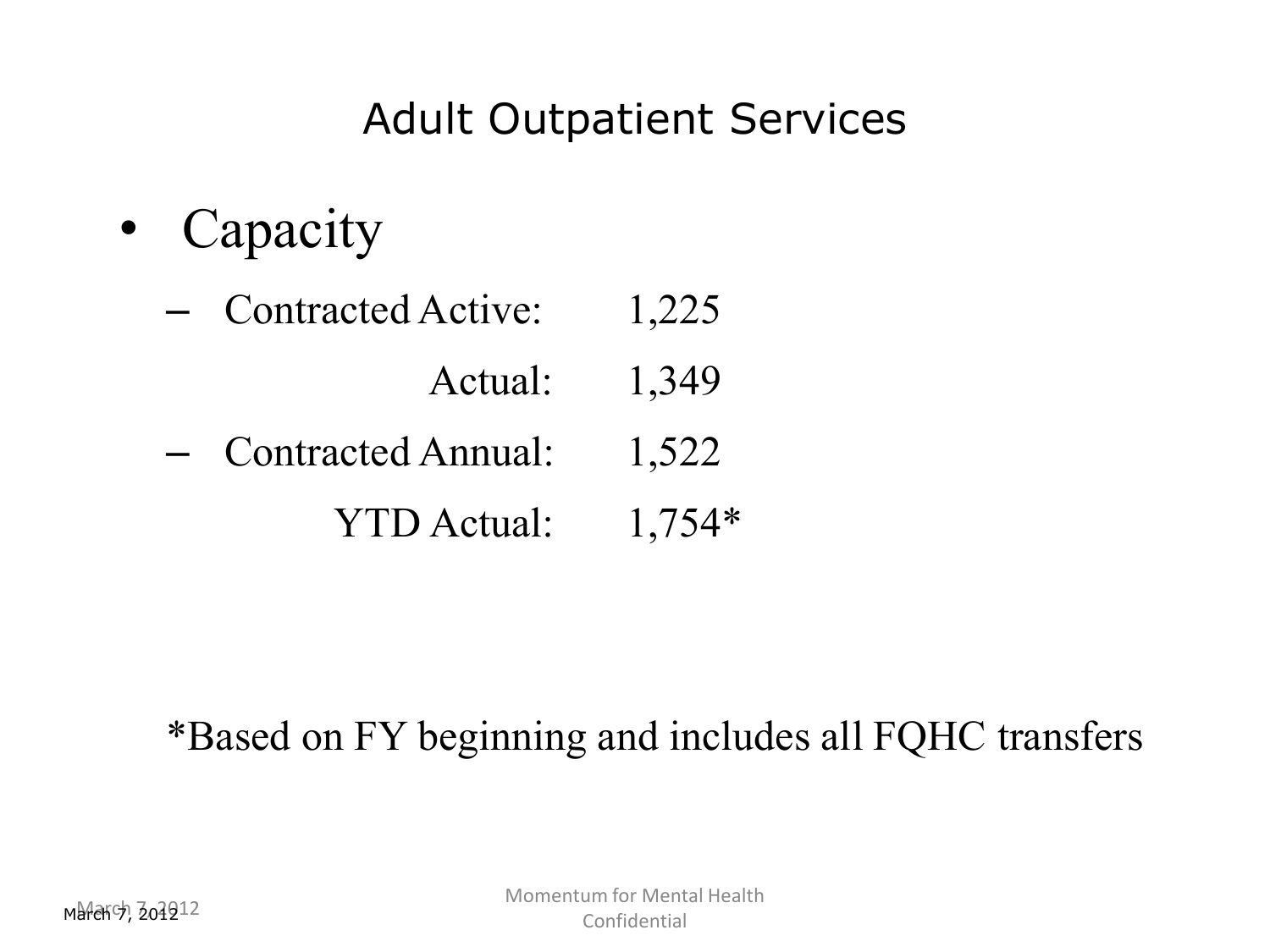### Adult Outpatient Services

- Structure
	- 5 Service Teams (each team has approx. 2 FTE Licensed Clinicians, 7 FTE Community Services Specialists, 1 FTE Psychiatrist for each 250 clients AVERAGE)
	- Services offered at 3 locations and in the community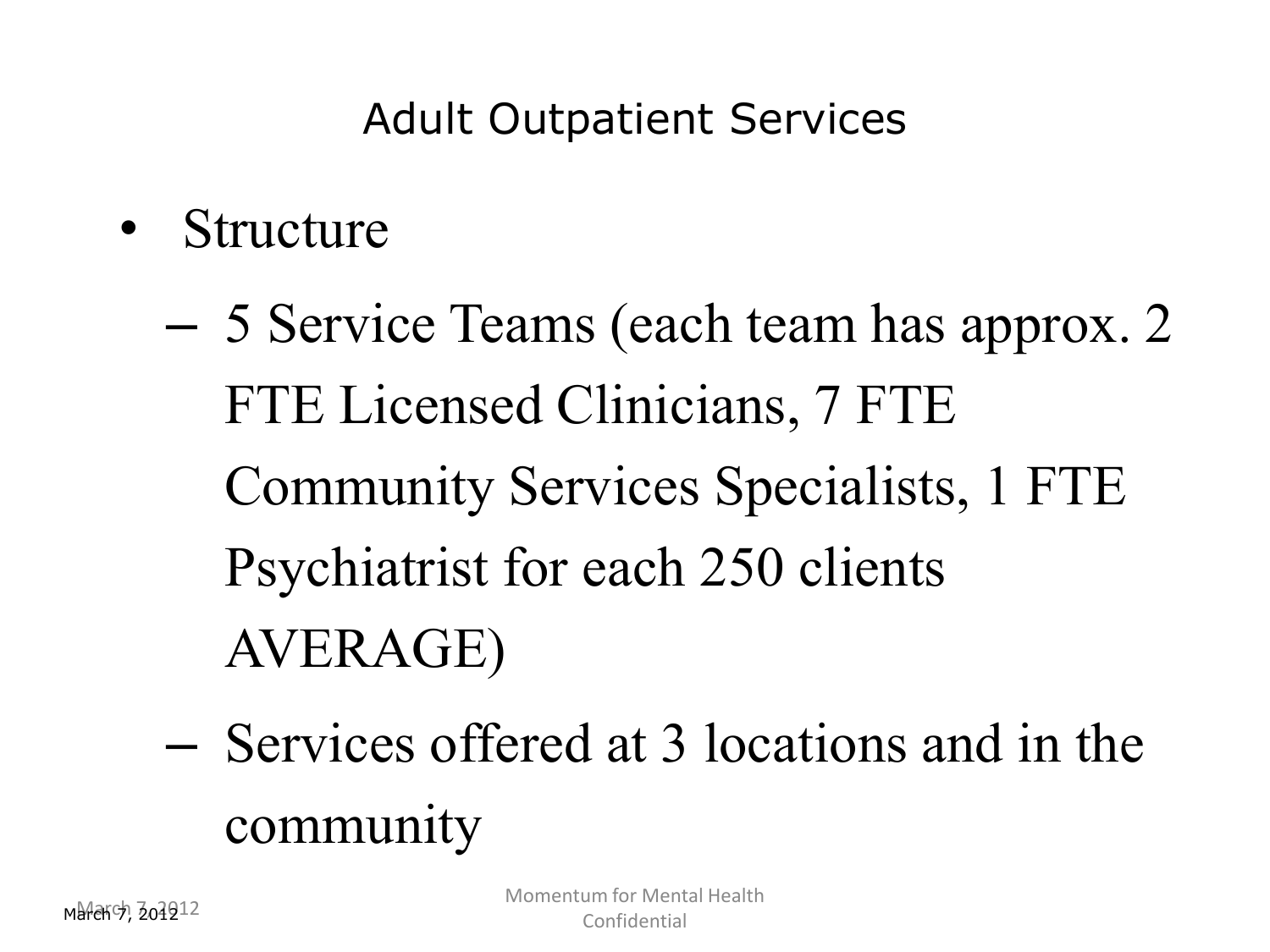### Adult Health Assessment

- $\triangleright$  Goes to RN as soon as eligibility determined
- $\triangleright$  Opportunity for addressing any unmet medical concerns at beginning of services
	- Triage for immediate needs, may lead to immediate referral….medical issue becomes primary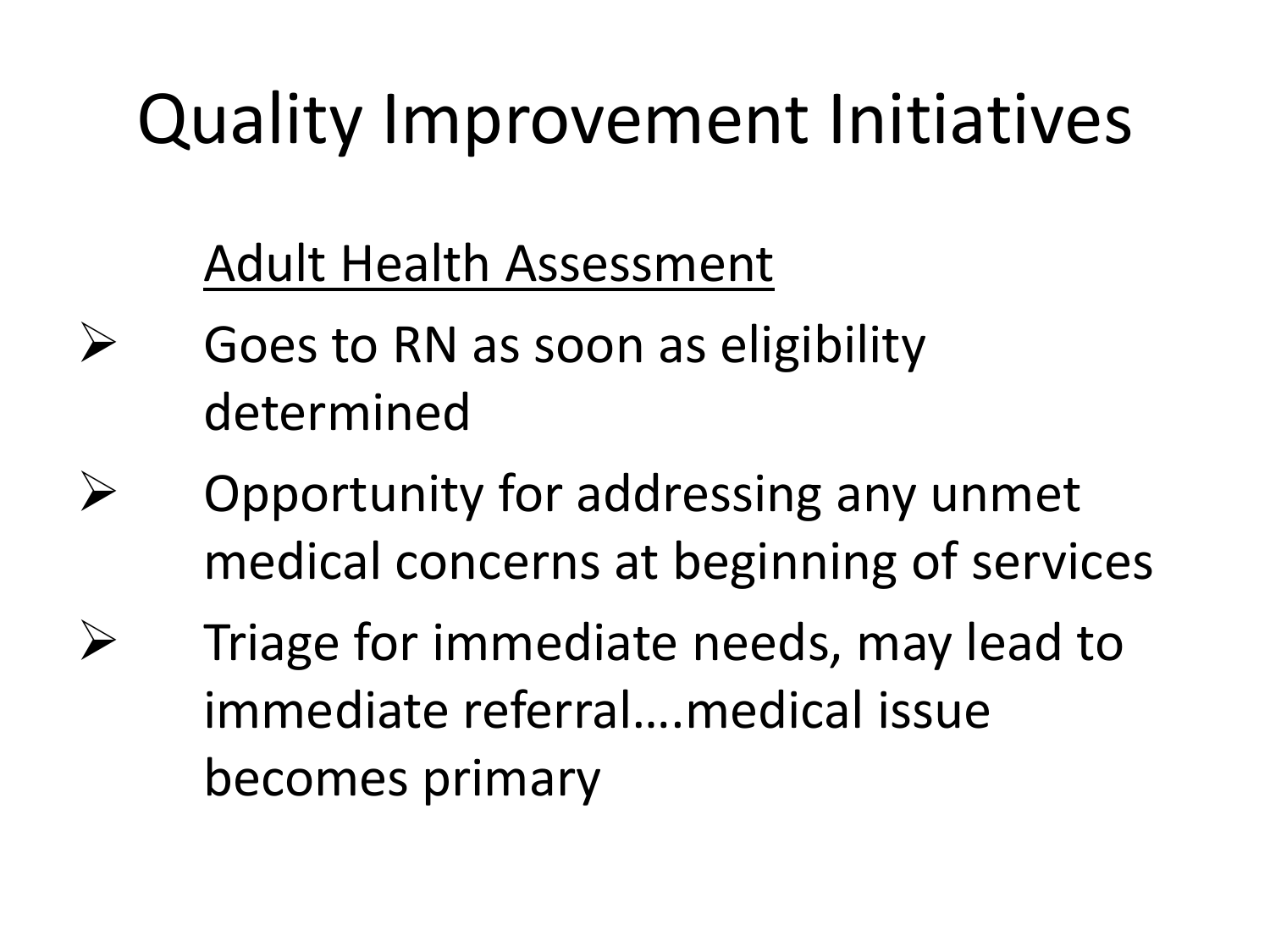- Adult Health Assessment (cont)
- Confirms primary care connection, defines chronic medical issues and physical concerns of client
- $\triangleright$  Summary written by RN for psychiatrist
- Order labs which are ready for 1st psychiatric visit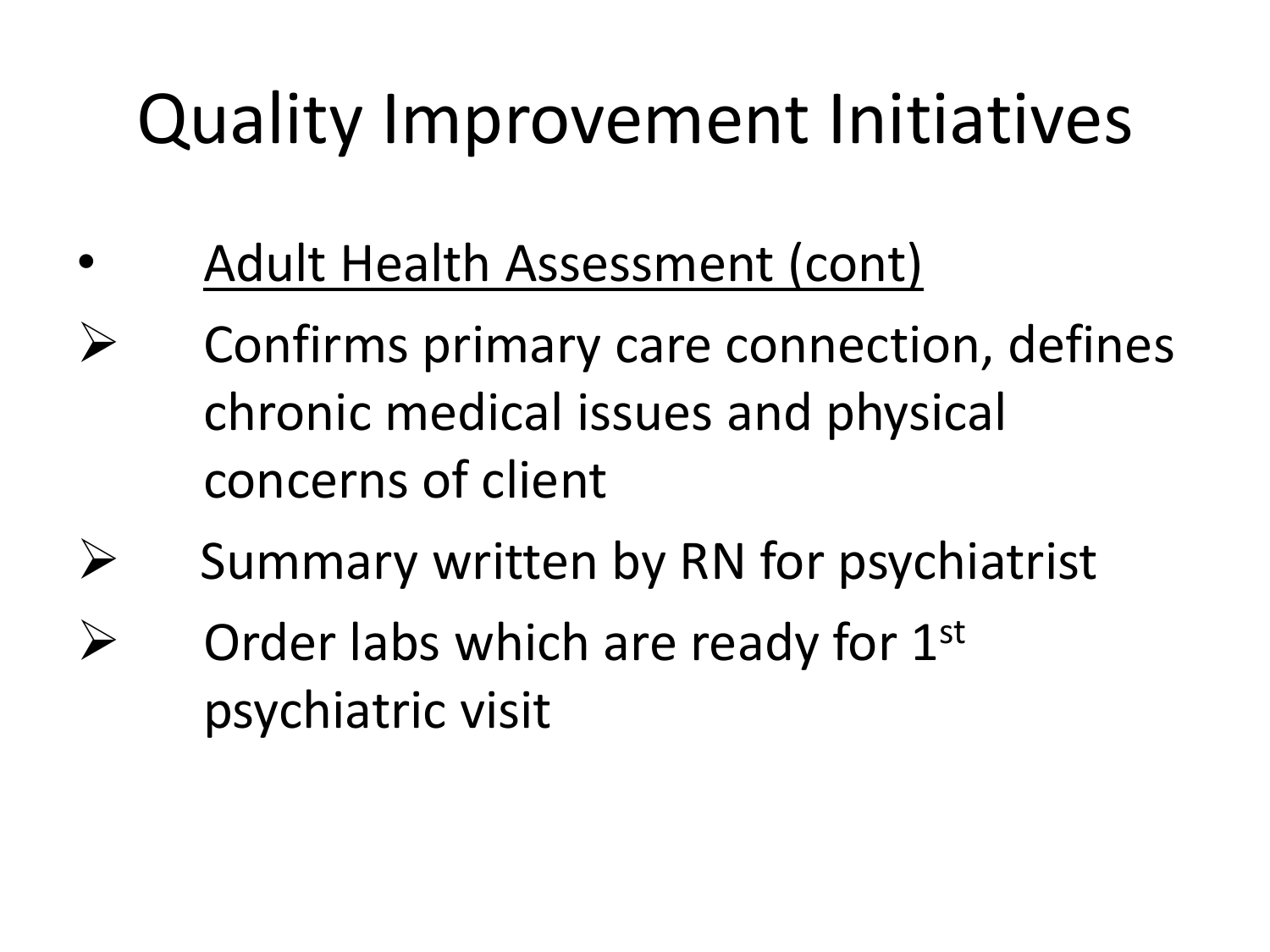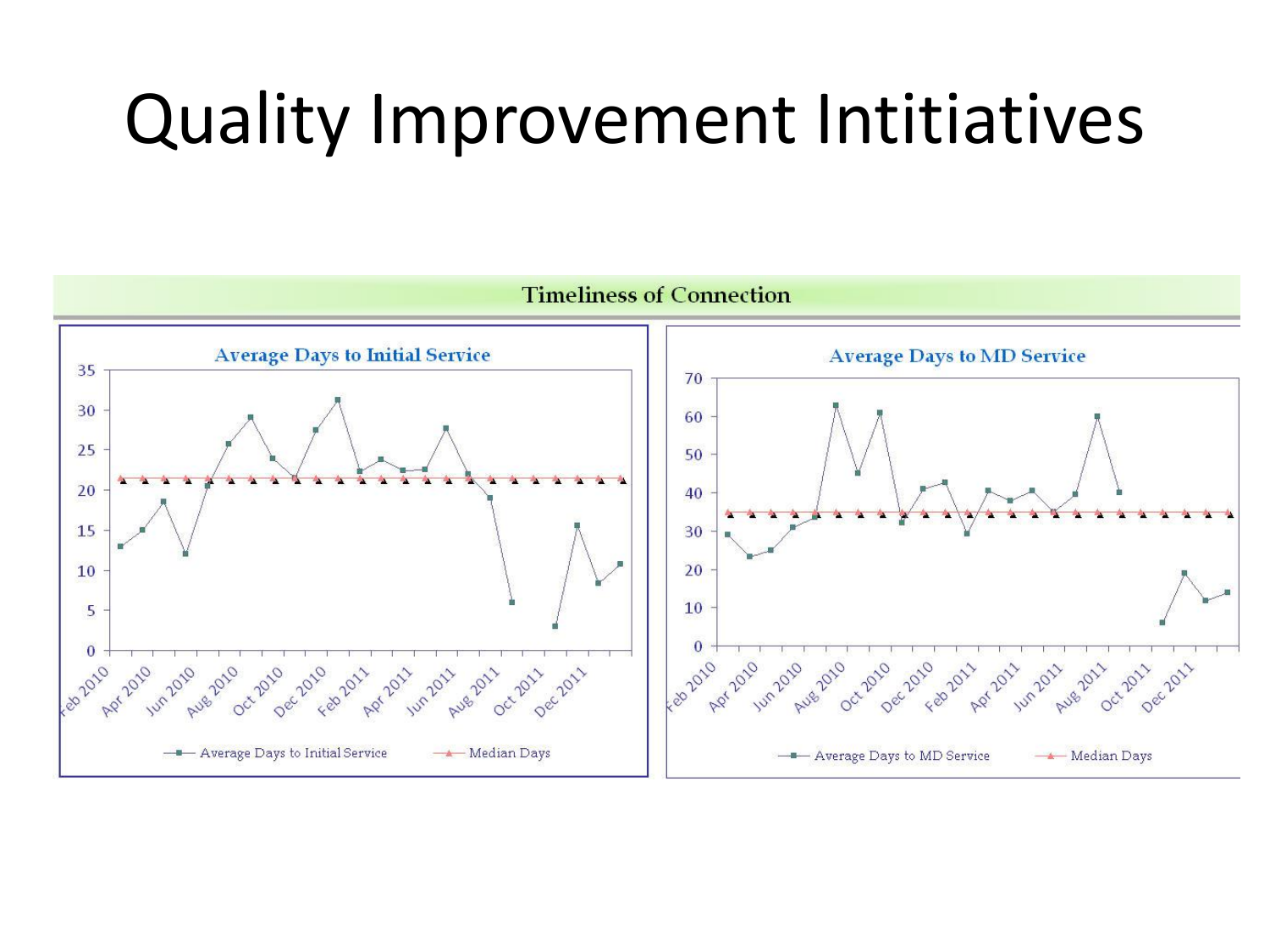• Employment is Everybody's Business

- $\triangleright$  Employment survey establishes need
- $\triangleright$  EBP with Individual Placement and Support Model
- $\triangleright$  Pilot integration of Employment Coordinator on 1 of 5 service teams and test impact on employment outcomes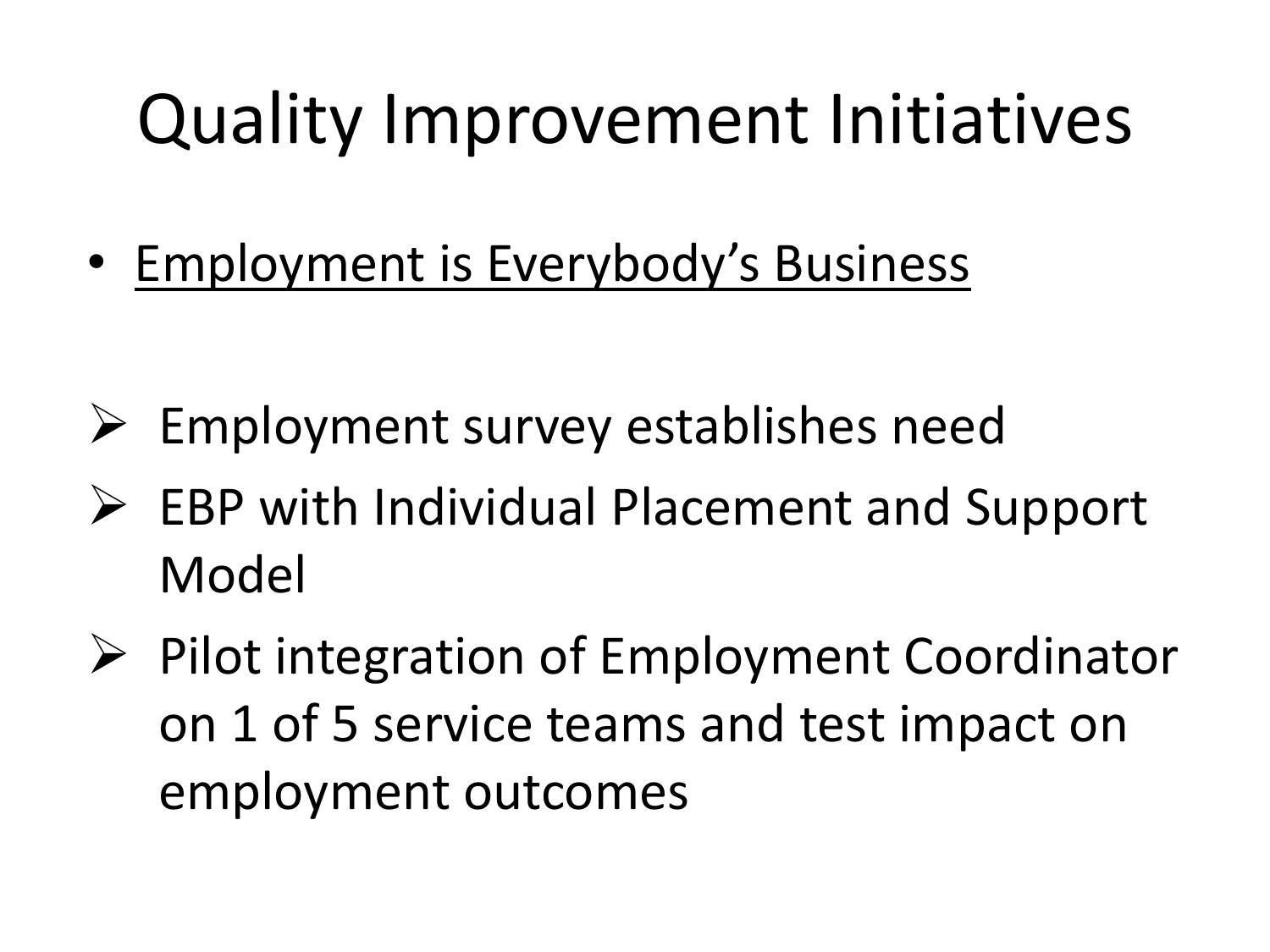• Develop clinical outcomes program that demonstrates effectiveness

- $\triangleright$  Hire person skilled in program evaluation, outcomes and quality improvement
- **≻Develop outcomes and evaluation** committee to answer the questions: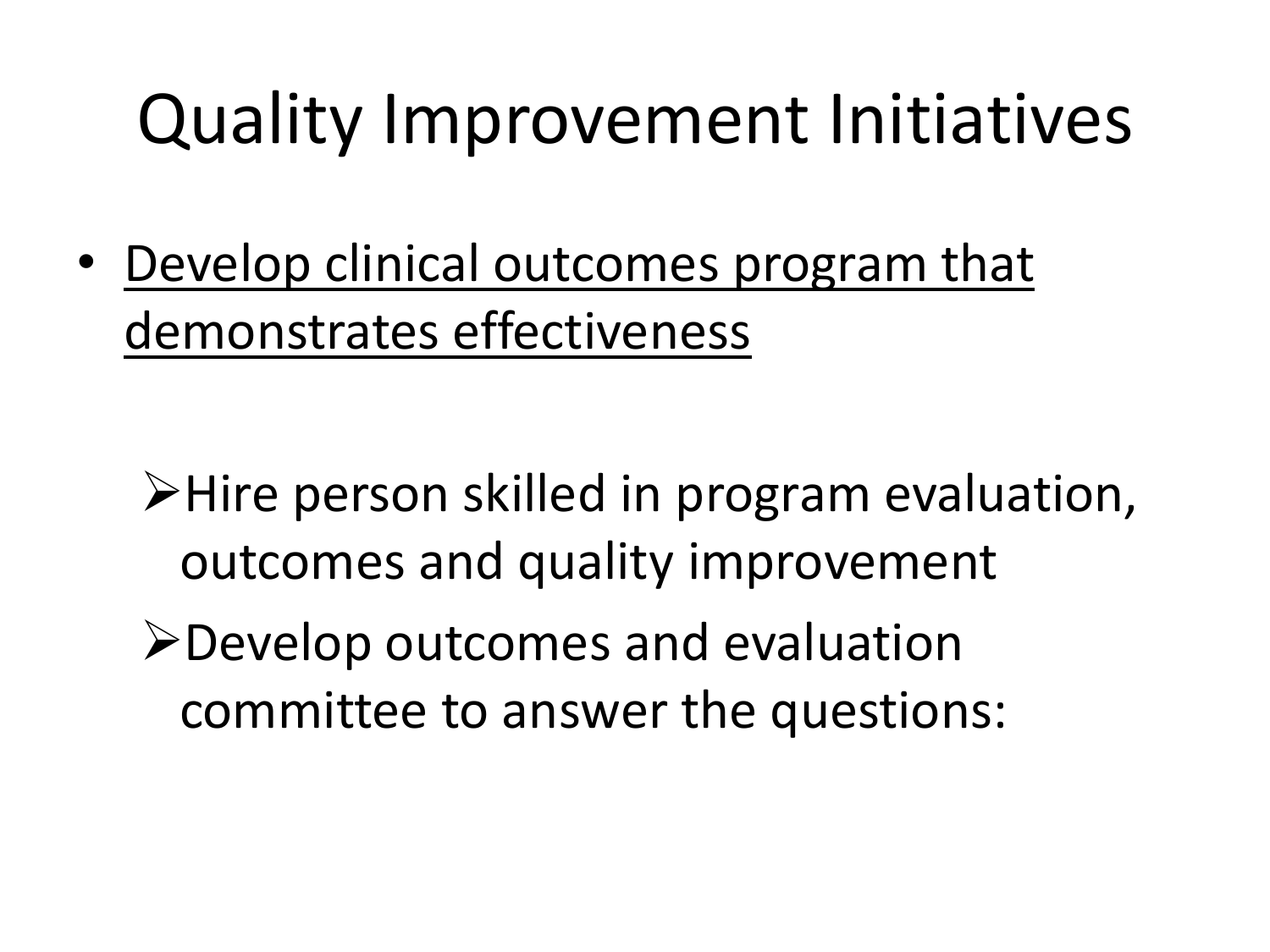• "How do we know that we have helped clients achieve their treatment goals?"

• "How do we know which of the interventions we used were helpful and which were not?"